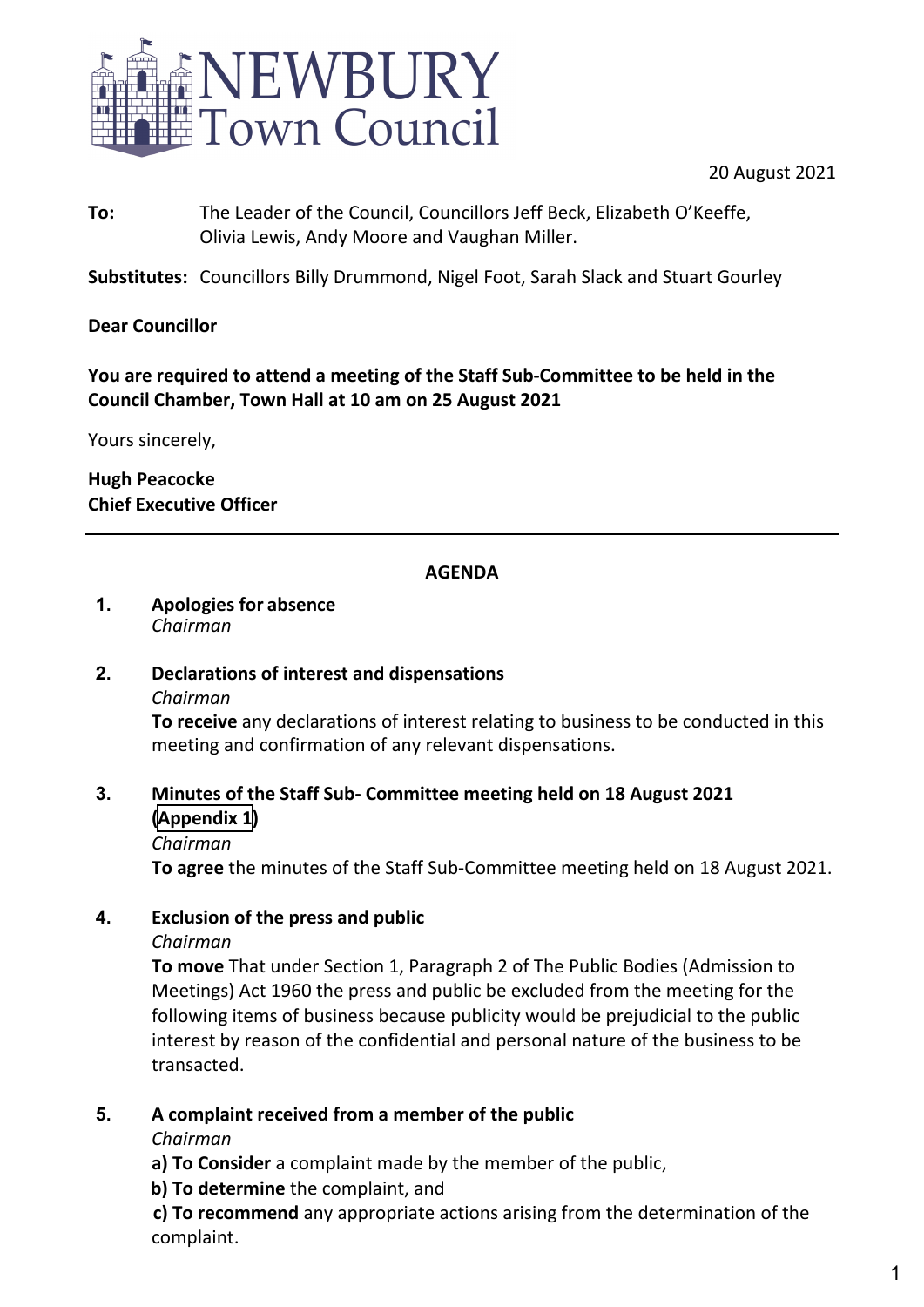# <span id="page-1-0"></span>**Public Minutes of the Staff Sub-Committee held in the Council Chamber, Town Hall, Newbury at**

**7.30 pm on 18 August 2021.** 

# **Present:**

Councillors Martin Colston (Chairman), Elizabeth O'Keeffe, Jeff Beck, Vaughan Miller, Andy Moore.

### **In Attendance:**

Hugh Peacocke, Chief Executive Officer (CEO)

# **Apologies for absence**

Councillor Olivia Lewis.

**51. Declarations of interest and dispensations** There were no declarations regarding the items on the agenda.

# **52. Minutes of the Staff Sub- Committee meeting held on 8 March 2021**

**Proposed:** Councillor Jeff Beck **Seconded:** Councillor Elizabeth O'Keeffe

**Resolved** that the Chairman sign the minutes of the Staff Sub- Committee meeting held on 21 April 2021 as a true record.

### **53. Re-opening the Town Hall**

The Meeting considered the report from the Chief Executive Officer setting out arrangements to re-open the town hall from 1 September 2021. A comprehensive Risk Assessment had been completed and all staff fully consulted. The arrangements and advice were in accordance with the current government guidelines regarding returning to work and keeping the workplace safe.

Members noted the staff rota, which set out the minimum attendances by officers in the Town Hall. It was further noted that these arrangements are trial arrangements, which will be reviewed by 31 December, in the light of experience and any changes to guidelines or restrictions.

**Proposed:** Councillor Martin Colston **Seconded:** Councillor Vaughan Miller

**Resolved:** To Approve the arrangements for staff returning to the Town Council offices and re-opening the Town Hall to the public from 1 September 2021.

### **54. Staff Restructuring-1**

The meeting heard that the Corporate Officer's Job Title and Job Description were out of date and needed to be amended to reflect her current roles and responsibilities.